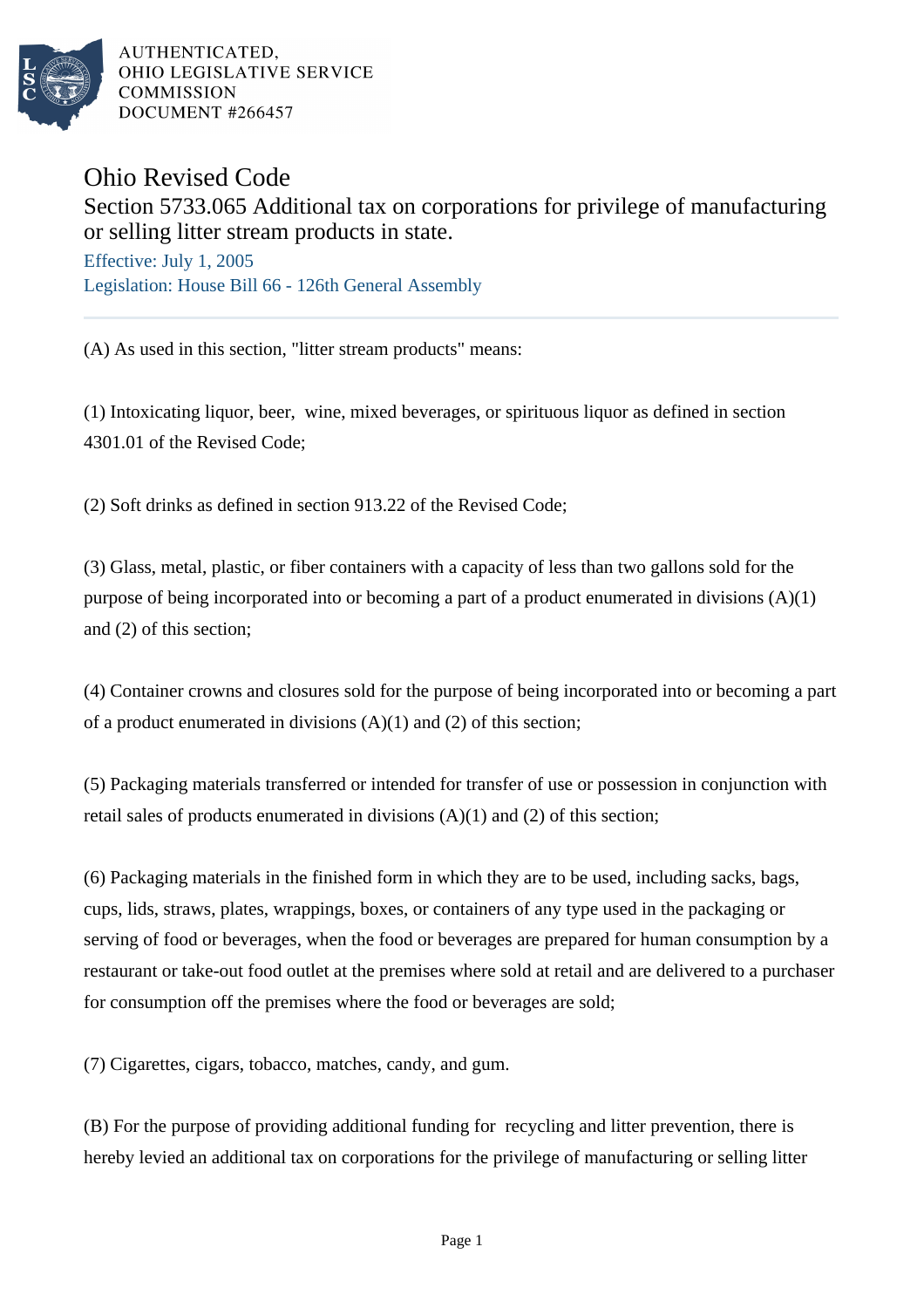

## AUTHENTICATED, OHIO LEGISLATIVE SERVICE **COMMISSION** DOCUMENT #266457

stream products in this state. The tax imposed by this section is in addition to the tax charged under section 5733.06 of the Revised Code, computed at the rate prescribed by section 5733.066 of the Revised Code.

(C) The tax shall be imposed upon each corporation subject to the tax imposed by section 5733.06 of the Revised Code that manufactures or sells litter stream products in this state. The tax for each year shall be in an amount equal to the greater of either:

(1) Twenty-two hundredths of one per cent upon the value of that portion of the taxpayer's issued and outstanding shares of stock as determined under division (B) of section 5733.05 of the Revised Code that is subject to the rate contained in division (B) of section 5733.06 of the Revised Code;

(2) Fourteen one-hundredths of a mill times the value of the taxpayer's issued and outstanding shares of stock as determined under division (C) of section 5733.05 of the Revised Code.

The additional tax charged any taxpayer or group of combined taxpayers pursuant to this section for any tax year shall not exceed five thousand dollars.

(D)(1) In the case of a corporation engaged in the business of manufacturing litter stream products, no tax shall be due under this section unless the sale of litter stream products in this state during the taxable year exceeds five per cent of the total sales in this state of the corporation during that period or unless the total sales in this state of litter stream products by the corporation during the taxable year exceed ten million dollars.

(2) In the case of a corporation engaged in the business of selling litter stream products in the form in which the item is or is to be received, no tax shall be due under this section unless the corporation's sales of litter stream products in this state during the taxable year constitute more than five per cent of its total sales in this state during that period.

(3) In the case of a corporation transferring possession of litter stream products included in division (A)(6) of this section, in which food or beverages prepared for human consumption are placed, when the food or beverages are prepared for retail sale at the premises where sold and are delivered to a purchaser for consumption off the premises where the food or beverages are sold, no tax shall be due